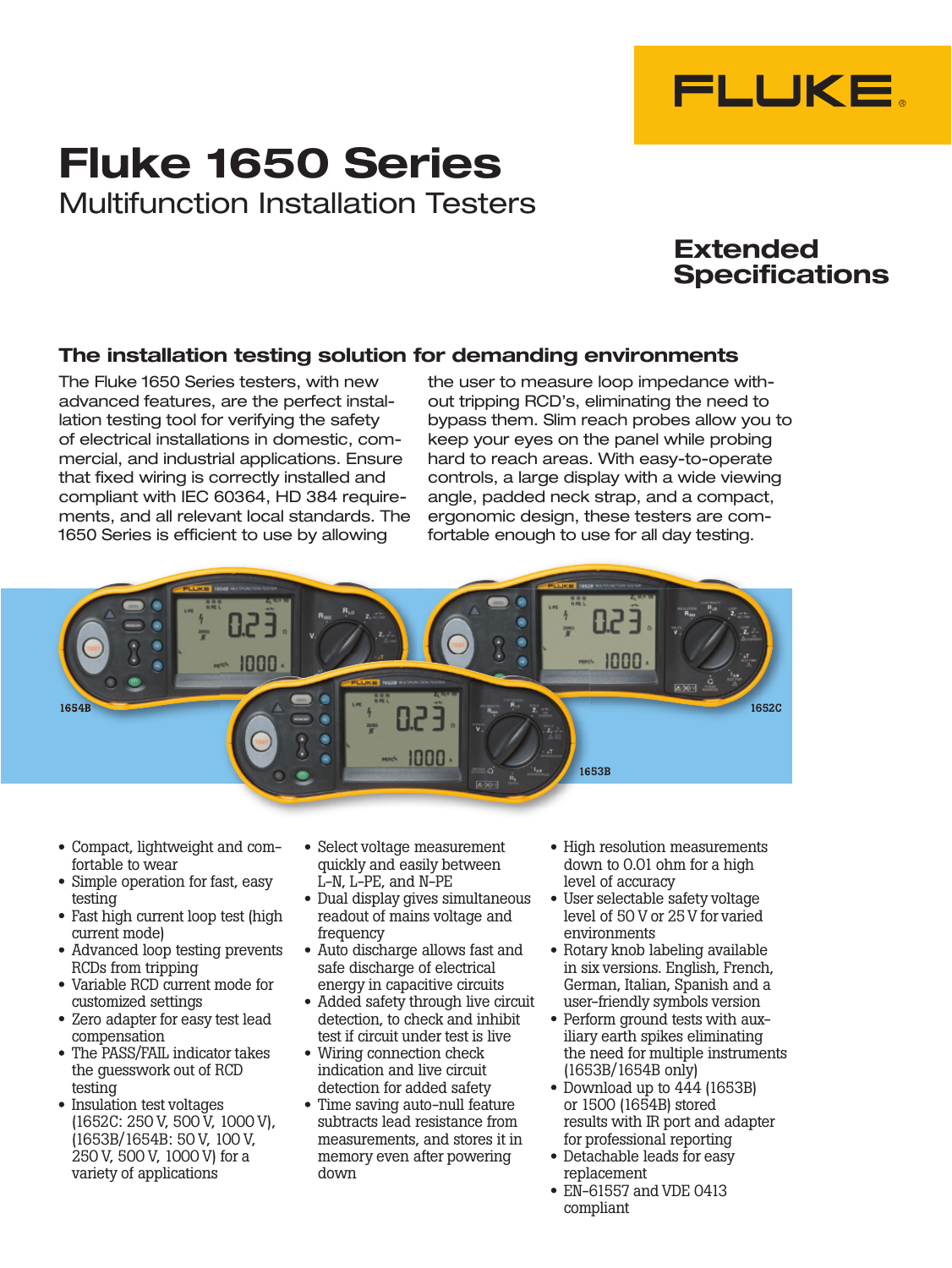# **Specifications**

## **Features by Model**

| <b>Measurement Function</b>                                                                     | 1652C              | 1653B     | 1654B     |
|-------------------------------------------------------------------------------------------------|--------------------|-----------|-----------|
| Voltage & Frequency                                                                             | V                  | V         | V         |
| Wiring polarity checker                                                                         | V                  | V         | V         |
| <b>Insulation Resistance</b>                                                                    | V                  | V         | V         |
| Continuity & Resistance                                                                         | ✓                  | V         | V         |
| Loop & Line Resistance                                                                          | ✔                  | V         | V         |
| Loop & Line Resistance- $m\Omega$ resolution                                                    |                    |           | ✓         |
| Prospective Earth Fault Current (PEFC/L)<br>Prospective Short-Circuit current (PSC/ $I_{\nu}$ ) | ✓                  | ✔         |           |
| RCD switching time                                                                              | ✓                  | ✓         | ✓         |
| RCD tripping level                                                                              | ramp test          | ramp test | ramp test |
| RCD variable current                                                                            | ✓                  | V         | V         |
| Automatic RCD test sequence                                                                     | V                  | ✓         | V         |
| Test pulse current sensitive RCDs (Type A)                                                      | ✓                  | V         | V         |
| Test smooth dc sensitive RCDs (Type B)                                                          |                    |           | V         |
| Earth Resistance                                                                                |                    | ✓         | V         |
| Phase Sequence Indicator                                                                        | ✓                  | ✓         | ✓         |
| <b>Other Features</b>                                                                           |                    |           |           |
| Self-test                                                                                       | $\boldsymbol{\nu}$ | ✓         | ✓         |
| <b>Illuminated Display</b>                                                                      | ✓                  | ✓         | V         |
| Memory, Interface                                                                               |                    |           |           |
| Memory                                                                                          |                    | ✓         | V         |
| <b>Extended Memory</b>                                                                          |                    |           | V         |
| Computer Interface                                                                              |                    | ✔         |           |
| Time and date<br>(When used with FlukeView software)                                            |                    | ✔         |           |
| Software (Optional)                                                                             |                    | ✓         | ✓         |
| <b>Included Accessories</b>                                                                     |                    |           |           |
| Hard case                                                                                       | ✓                  | ✓         | V         |
| Remote control probe                                                                            | V                  | V         | ✓         |
| Zero Adapter                                                                                    | ✔                  | V         | ✓         |

## **General Specifications**

| Specification                 | Characteristic                                                             |
|-------------------------------|----------------------------------------------------------------------------|
| Size                          | 10 cm (L) x 25 cm (W) x 12.5 cm (H)                                        |
| Weight (with batteries)       | $1.3 \text{ kg}$                                                           |
| Battery size, quantity        | Type AA, 6 ea.                                                             |
| Battery type                  | Alkaline supplied. Usable with 1.2 V NiCd or NiMH batteries (not supplied) |
| Battery life (typical)        | 200 hours idling                                                           |
| Fuse                          | T3.15 A, 500 V, 1.5 kA 6.3 x 32 mm (PN 2030852)                            |
| Operating Temperature         | $-10$ °C to 40 °C                                                          |
| Storage Temperature           | $-10$ °C to 60 °C indefinitely (to $-40$ °C for 100 hrs)                   |
| Relative Humidity             | Noncondensing 80 % 10 to 35 °C; 70 % 35 to 40 °C                           |
| <b>Operating Altitude</b>     | $0$ to $2000$ meters                                                       |
| Shock, Vibration              | Vibration to Class 3 per Mil-Prf-28800F 1 meter drop test, six sides,      |
|                               | oak floor                                                                  |
| Sealing                       | IP 40                                                                      |
| EMC                           | Complies with EN61326-1: 2006                                              |
| Safety                        | Complies with EN61010-1 Ed 2.0 (2001-02), UL61010, ANSI/                   |
|                               | ISA-s82,02,01 2000 and CAN/CSA c22.2 No.1010 2nd edition                   |
|                               | Overvoltage Category III (CAT III), 600 V Measurement Category III is for  |
|                               | measurements performed in the building installation. CAT IV, 300V.         |
|                               | Examples are distribution panels, circuit breakers, wiring and cabling.    |
|                               | Performance EN61557-1, EN61557-2, EN61557-3, EN61557-4, EN61557-5,         |
|                               | EN61557-6, EN61557-7 Second edition. EN61557-10 First edition.             |
| Maximum voltage between       | 500 V                                                                      |
| any terminal and earth ground |                                                                            |
| Surge Protection              | 6 kV peak per EN 61010-1 Ed. 2.0 (2001-02)                                 |

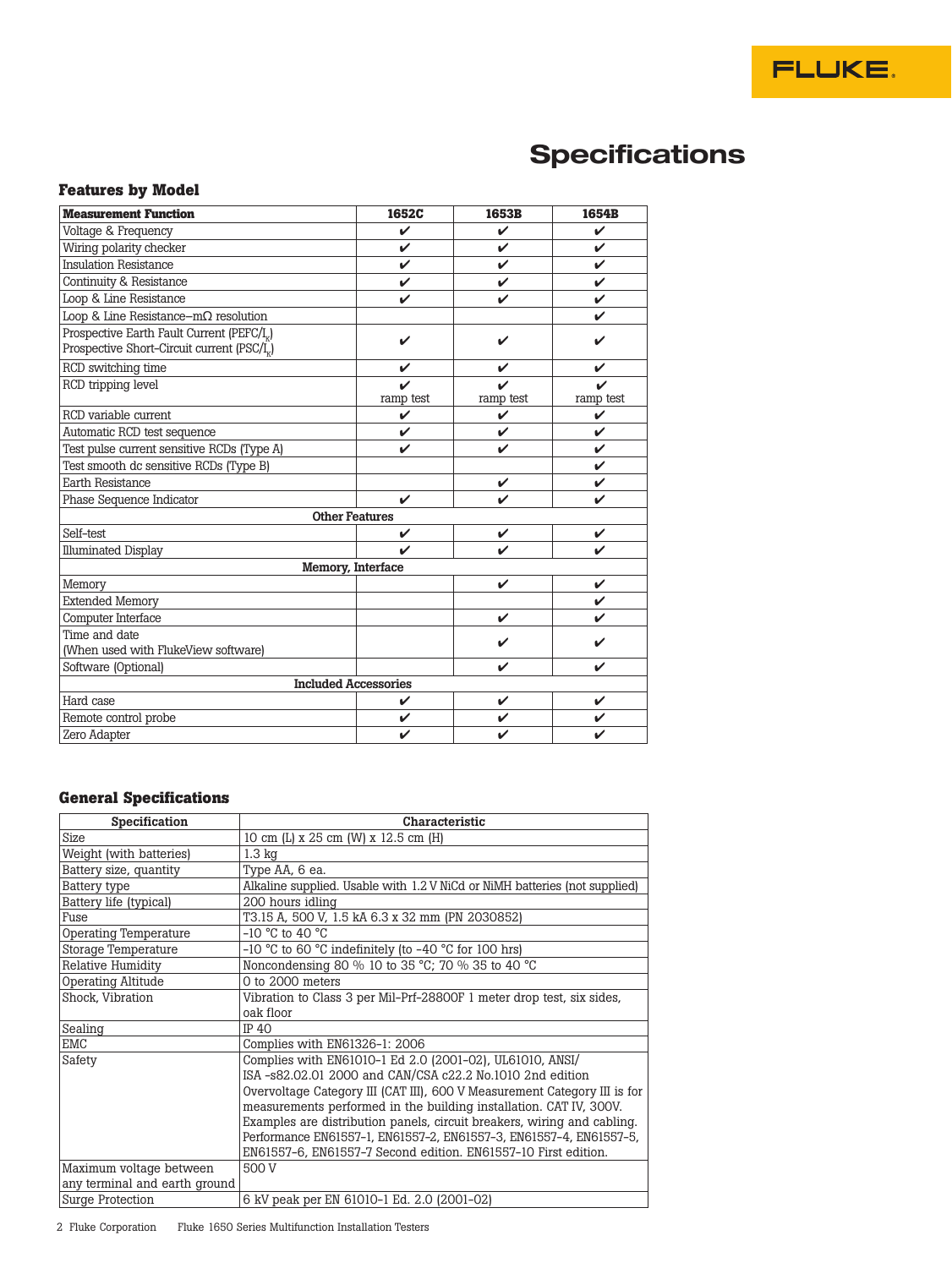

#### **Electrical Measurement Specifications**

The accuracy specification is defined as  $\pm$ (% reading +digit counts) at 23 °C  $\pm$ 5 °C, ≤80 % RH. Between -10 °C and 18 °C and between 28 °C and 40 °C, accuracy specifications may degrade by 0,1 x (accuracy specification) per °C. The following tables can be used for the determination of maximum or minimum display values considering maximum instrument operating uncertainty per EN61557-1, 5.2.4.

## **Insulation Resistance (R<sub>ISO</sub>)**

|                    | 50 <sub>V</sub>          |                | 100V                     |                    | 250 V                    |                    | 500V                     |                    | 1000 <sub>V</sub>        |
|--------------------|--------------------------|----------------|--------------------------|--------------------|--------------------------|--------------------|--------------------------|--------------------|--------------------------|
| <b>Limit Value</b> | Display Value<br>Maximum | Limit Value    | Display Value<br>Maximum | <b>Limit Value</b> | Display Value<br>Maximum | <b>Limit Value</b> | Display Value<br>Maximum | <b>Limit Value</b> | Display Value<br>Maximum |
| 1                  | 1.12                     | 1              | 1.12                     | 1                  | 1.3                      | $\mathbf{1}$       | 1.3                      | 1                  | 1.3                      |
| 2                  | 2.22                     | $\overline{c}$ | 2.22                     | 2                  | 2.4                      | $\overline{2}$     | 2.4                      | $\overline{2}$     | 2.4                      |
| 3                  | 3.32                     | $\overline{3}$ | 3.32                     | 3                  | 3.5                      | $\overline{3}$     | 3.5                      | 3                  | 3.5                      |
| 4                  | 4.42                     | $\overline{4}$ | 4.42                     | 4                  | 4.6                      | $\overline{4}$     | 4.6                      | $\overline{4}$     | 4.6                      |
| 5                  | 5.52                     | 5              | 5.52                     | 5                  | 5.7                      | 5                  | 5.7                      | 5                  | 5.7                      |
| 6                  | 6.62                     | 6              | 6.62                     | 6                  | 6.8                      | 6                  | 6.8                      | 6                  | 6.8                      |
| 7                  | 7.72                     | $\sqrt{2}$     | 7.72                     | 7                  | 7.9                      | $\overline{7}$     | 7.9                      | $\overline{7}$     | 7.9                      |
| 8                  | 8.82                     | 8              | 8.82                     | 8                  | 9.0                      | 8                  | 9.0                      | 8                  | 9.0                      |
| 9                  | 9.92                     | $\overline{9}$ | 9.92                     | 9                  | 10.1                     | 9                  | 10.1                     | 9                  | 10.1                     |
| 10                 | 11.02                    | 10             | 11.02                    | 10                 | 11.2                     | 10                 | 11.2                     | 10                 | 11.2                     |
| 20                 | 22.02                    | 20             | 22.02                    | 20                 | 22.2                     | 20                 | 22.2                     | 20                 | 22.2                     |
| 30                 | 33.02                    | 30             | 33.2                     | 30                 | 33.2                     | 30                 | 33.2                     | 30                 | 33.2                     |
| 40                 | 44.02                    | 40             | 44.2                     | 40                 | 44.2                     | 40                 | 44.2                     | 40                 | 44.2                     |
| 50                 | 55.02                    | 50             | 55.2                     | 50                 | 55.2                     | 50                 | 55.2                     | 50                 | 55.2                     |
|                    |                          | 60             | 66.2                     | 60                 | 66.2                     | 60                 | 66.2                     | 60                 | 66.2                     |
|                    |                          | 70             | 77.2                     | 70                 | 77.2                     | 70                 | 77.2                     | 70                 | 77.2                     |
|                    |                          | 80             | 88.2                     | 80                 | 88.2                     | 80                 | 88.2                     | 80                 | 88.2                     |
|                    |                          | 90             | 99.2                     | 90                 | 99.2                     | 90                 | 99.2                     | 90                 | 99.2                     |
|                    |                          | 100            | 110.2                    | 100                | 110.2                    | 100                | 110.2                    | 100                | 110.2                    |
|                    |                          |                |                          | 200                | 220.2                    | 200                | 220.2                    | 200                | 220.2                    |
|                    |                          |                |                          |                    |                          | 300                | 347                      | 300                | 345                      |
|                    |                          |                |                          |                    |                          | 400                | 462                      | 400                | 460                      |
|                    |                          |                |                          |                    |                          | 500                | 577                      | 500                | 575                      |
|                    |                          |                |                          |                    |                          |                    |                          | 600                | 690                      |
|                    |                          |                |                          |                    |                          |                    |                          | 700                | 805                      |
|                    |                          |                |                          |                    |                          |                    |                          | 800                | 920                      |
|                    |                          |                |                          |                    |                          |                    |                          | 900                | 1035                     |
|                    |                          |                |                          |                    |                          |                    |                          | 1000               | 1150                     |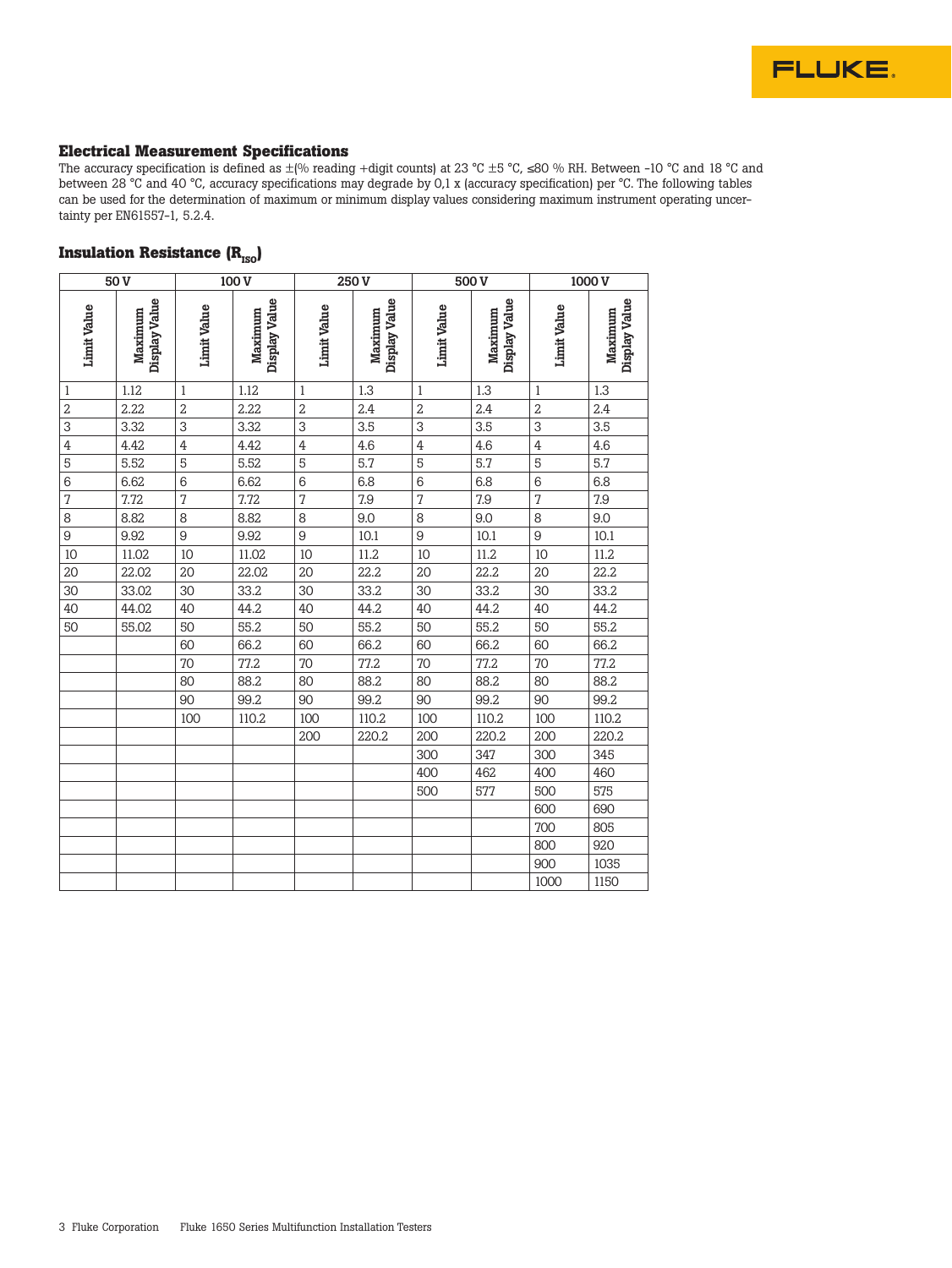

# Continuity (R<sub>LO</sub>)

| <b>Limit Value</b> | <b>Maximum Display Value</b> |
|--------------------|------------------------------|
| 0.2                | 0.16                         |
| 0.3                | 0.25                         |
| 0.4                | 0.34                         |
| 0.5                | 0.43                         |
| 0.6                | 0.52                         |
| 0.7                | 0.61                         |
| 0.8                | 0.7                          |
| 0.9                | 0.79                         |
| 1                  | 0.88                         |
| $\overline{2}$     | 1.78                         |
| 3                  | 2.68                         |
| 4                  | 3.58                         |
| 5                  | 4.48                         |
| 6                  | 5.38                         |
| $\overline{7}$     | 6.28                         |
| 8                  | 7.18                         |
| 9                  | 8.08                         |
| 10                 | 8.98                         |
| 20                 | 17.98                        |
| 30                 | 26.8                         |

## Loop Tests (Z<sub>ı</sub>)

|                    | Loop Z, Hi Current                 |                          | Loop Z, No Trip                    |                    | Loop $Z_{1}$                       | Loop $R_{\rm g}$   |                                    |
|--------------------|------------------------------------|--------------------------|------------------------------------|--------------------|------------------------------------|--------------------|------------------------------------|
| <b>Limit Value</b> | <b>Maximum</b><br>Display<br>Value | <b>Limit Value</b>       | <b>Maximum</b><br>Display<br>Value | <b>Limit Value</b> | <b>Maximum</b><br>Display<br>Value | <b>Limit Value</b> | <b>Maximum</b><br>Display<br>Value |
| 0.20               | 0.14                               | -                        |                                    | 3                  | 2.53                               | 3                  | 2.72                               |
| 0.30               | 0.23                               | $\overline{\phantom{0}}$ | $\overline{\phantom{0}}$           | $\overline{4}$     | 3.38                               | 4                  | 3.62                               |
| 0.40               | 0.32                               | 0.40                     | 0.28                               | 5                  | 4.23                               | 5                  | 4.52                               |
| 0.50               | 0.41                               | 0.50                     | 0.37                               | 6                  | 5.08                               | 6                  | 5.42                               |
| 0.60               | 0.50                               | 0.60                     | 0.45                               | 7                  | 5.93                               | 7                  | 6.32                               |
| 0.70               | 0.59                               | 0.70                     | 0.54                               | 8                  | 6.78                               | 8                  | 7.22                               |
| 0.80               | 0.68                               | 0.80                     | 0.62                               | 9                  | 7.63                               | 9                  | 8.12                               |
| 0.90               | 0.77                               | 0.90                     | 0.71                               | 10                 | 8.48                               | 10                 | 9.02                               |
| 1.00               | 0.86                               | 1.00                     | 0.79                               | 20                 | 16.98                              | 20                 | 18.02                              |
| 1.10               | 0.95                               | 1.10                     | 0.88                               | 30                 | 25.3                               | 30                 | 27.2                               |
| 1.20               | 1.04                               | 1.20                     | 0.96                               | 40                 | 33.8                               | 40                 | 36.2                               |
| 1.30               | 1.13                               | 1.30                     | 1.05                               | 50                 | 42.3                               | 50                 | 45.2                               |
| 1.40               | 1.22                               | 1.40                     | 1.13                               | 60                 | 50.8                               | 60                 | 54.2                               |
| 1.50               | 1.31                               | 1.50                     | 1.22                               | 70                 | 59.3                               | 70                 | 63.2                               |
| 1.60               | 1.40                               | 1.60                     | 1.30                               | 80                 | 67.8                               | 80                 | 72.2                               |
| 1.70               | 1.49                               | 1.70                     | 1.39                               | 90                 | 76.3                               | 90                 | 81.2                               |
| 1.80               | 1.58                               | 1.80                     | 1.47                               | 100                | 84.8                               | 100                | 90.2                               |
| 1.90               | 1.67                               | 1.90                     | 1.56                               | 200                | 169.8                              | 200                | 180.2                              |
| 2.00               | 1.76                               | 2.00                     | 1.64                               | 300                | 253                                | 300                | 272                                |
|                    |                                    |                          |                                    | 400                | 338                                | 400                | 362                                |
|                    | -                                  | $\overline{\phantom{0}}$ | -                                  | 500                | 423                                | 500                | 452                                |
|                    |                                    | -                        | ۳                                  | 600                | 508                                | 600                | 542                                |
|                    | -                                  | $\overline{a}$           | $\overline{\phantom{0}}$           | 700                | 593                                | 700                | 632                                |
|                    |                                    | -                        | $\overline{\phantom{0}}$           | 800                | 678                                | 800                | 722                                |
|                    |                                    | -                        |                                    | 900                | 763                                | 900                | 812                                |
| $\overline{a}$     |                                    | $\overline{\phantom{0}}$ |                                    | 1000               | 848                                | 1000               | 902                                |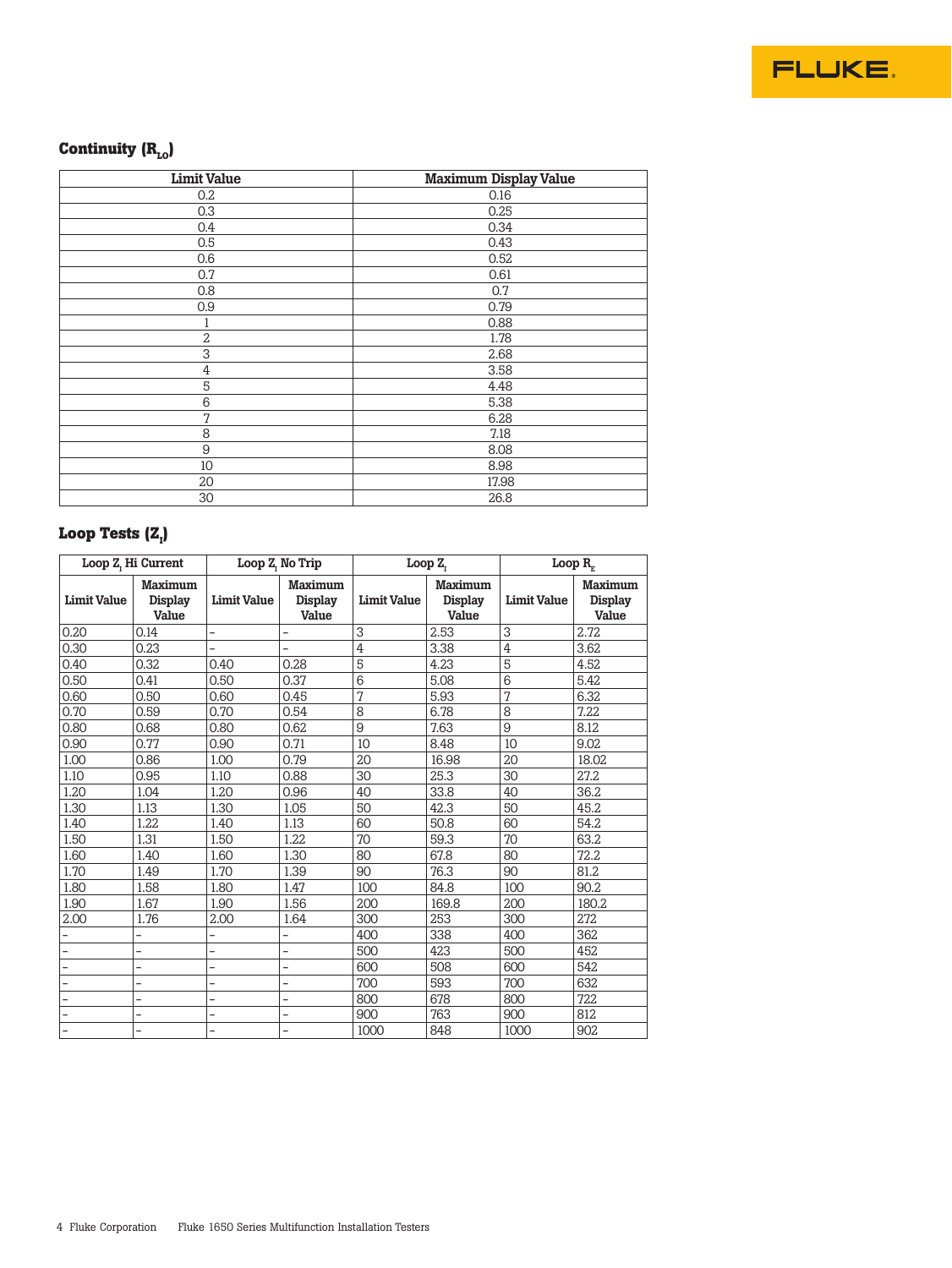

# **RCD/FI Tests (** $\Delta$ **T, I** $\Delta$ **N)**

| <b>RCD/FI Time</b> |                                 | RCD/FI Current     |                                 |
|--------------------|---------------------------------|--------------------|---------------------------------|
| <b>Limit Value</b> | <b>Maximum Display</b><br>Value | <b>Limit Value</b> | <b>Maximum Display</b><br>Value |
| 20                 | 18.1                            | 0.5                | 0.43                            |
| 30                 | 27.1                            | 0.6                | 0.52                            |
| 40                 | 36.1                            | 0.7                | 0.61                            |
| 50                 | 45.1                            | 0.8                | 0.7                             |
| 60                 | 54.1                            | 0.9                | 0.79                            |
| 70                 | 63.1                            | $\,1$              | 0.88                            |
| 80                 | 72.1                            | $\overline{2}$     | 1.78                            |
| 90                 | 81.1                            | 3                  | 2.68                            |
| 100                | 90.1                            | $\overline{4}$     | 3.58                            |
| 200                | 180.1                           | $\overline{5}$     | 4.48                            |
| 300                | 271                             | 6                  | 5.38                            |
| 400                | 361                             | $\sqrt{2}$         | 6.28                            |
| 500                | 451                             | 8                  | 7.18                            |
| 600                | 541                             | 9                  | 8.08                            |
| 700                | 631                             | 10                 | 8.98                            |
| 800                | 721                             | 20                 | 17.98                           |
| 900                | 811                             | 30                 | 26.8                            |
| 1000               | 901                             | 40                 | 35.8                            |
| 2000               | 1801                            | 50                 | 44.8                            |
|                    |                                 | 60                 | 53.8                            |
|                    |                                 | 70                 | 62.8                            |
|                    |                                 | 80                 | 71.8                            |
|                    |                                 | 90                 | 80.8                            |
|                    |                                 | 100                | 89.8                            |
|                    |                                 | 200                | 179.8                           |
|                    |                                 | 300                | 268                             |
|                    |                                 | 400                | 358                             |
|                    |                                 | 500                | 448                             |

# **Earth Tests (R<sub>E</sub>)**

| <b>Limit Value</b> | <b>Maximum Display Value</b> |
|--------------------|------------------------------|
| 10                 | 8.8                          |
| 20                 | 17.8                         |
| 30                 | 26.8                         |
| 40                 | 35.8                         |
| 50                 | 44.8                         |
| 60                 | 53.8                         |
| 70                 | 62.8                         |
| 80                 | 71.8                         |
| 90                 | 80.8                         |
| 100                | 89.8                         |
| 200                | 179.8                        |
| 300                | 268.0                        |
| 400                | 358.0                        |
| 500                | 448.0                        |
| 600                | 538.0                        |
| 700                | 628.0                        |
| 800                | 718.0                        |
| 900                | 808.0                        |
| 1000               | 898.0                        |
| 2000               | 1798.0                       |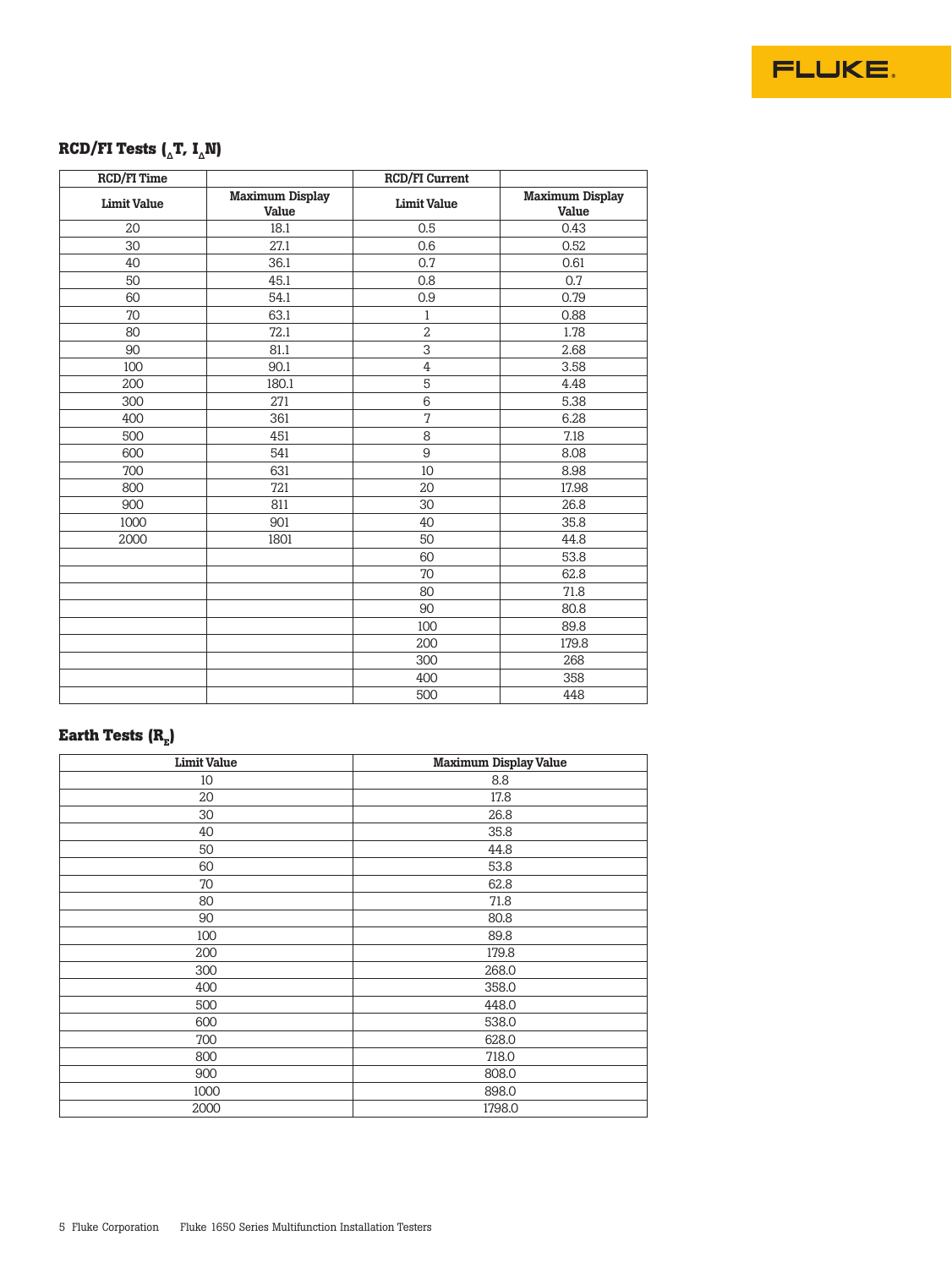

#### **AC Voltage Measurement (V)**

| Range | Resolution | Accuracy<br>50Hz - 60Hz | Input Impedance  | Overload<br>Protection |
|-------|------------|-------------------------|------------------|------------------------|
| 500 V | ) 1 V      | $0.8\% + 3$             | $3.3 \text{ MO}$ | 660 V ms               |

# **Continuity Testing (R<sub>LO</sub>)**

| Range (Autoranging)                                                                 | Resolution     | <b>Open Circuit Voltage</b> | Accuracy                        |  |
|-------------------------------------------------------------------------------------|----------------|-----------------------------|---------------------------------|--|
| $20 \Omega$                                                                         | $0.01\ \Omega$ | >4 V                        | $\pm(1.5\% + 3 \text{ digits})$ |  |
| $200 \Omega$                                                                        | $0.1\ \Omega$  | >4V                         | $\pm(1.5\% + 3 \text{ digits})$ |  |
| $\pm(1.5\% + 3 \text{ digits})$<br>$2000 \Omega$<br>>4V<br>lΩ                       |                |                             |                                 |  |
| Note The number of possible continuity tests with a fresh set of batteries is 3000. |                |                             |                                 |  |

| Range $R_{10}$ | <b>Test Current</b> |
|----------------|---------------------|
| 7.5            | 210 mA              |
| 35             | $100 \text{ mA}$    |
| 240            | 20 mA               |
| 2000           | $2 \text{ mA}$      |

| Test Probe Zeroing            | to zero the test probe. Can subtract up to $2 \Omega$ of lead resistance.<br>Press the<br>Error message for $>2 \Omega$ . |
|-------------------------------|---------------------------------------------------------------------------------------------------------------------------|
| <b>Live Circuit Detection</b> | Inhibits test if terminal voltage $>$ 10 V ac detected prior to initiation of test.                                       |

## **Insulation Resistance Measurement (R<sub>ISO</sub>)**

| <b>Test Voltages</b> | <b>Accuracy of Test Voltage</b> |                         |  |
|----------------------|---------------------------------|-------------------------|--|
| Model 1652C          | Model 1653B & 1654B             | (at rated test current) |  |
| 250-500-1000 V       | 50-100-250-500-1000 V           | $+10\%$ . –0 $\%$       |  |

| <b>Test Voltage</b>                                                                 | <b>Insulation Resistance</b><br>Range | Resolution             | <b>Test Current</b>                  | Accuracy                        |
|-------------------------------------------------------------------------------------|---------------------------------------|------------------------|--------------------------------------|---------------------------------|
| 50 V                                                                                | 10 k $\Omega$ to 50 M $\Omega$        | $0.01 \text{ M}\Omega$ | $1 \text{ mA} @ 50 \text{ k}\Omega$  | $\pm$ (3 % + 3 digits)          |
| 100 V                                                                               | 100 k $\Omega$ to 20 M $\Omega$       | $0.01 \text{ M}\Omega$ |                                      | $\pm (3\% + 3 \text{ digits})$  |
|                                                                                     | 20 M $\Omega$ to 100 M $\Omega$       | $0.1 \text{ M}\Omega$  | $1 \text{ mA} @ 100 \text{ k}\Omega$ | $\pm (3\% + 3 \text{ digits})$  |
|                                                                                     | 10 kQ to 20 $MO$                      | $0.01$ MO              |                                      | $\pm(1.5\% + 3 \text{ digits})$ |
| 250 V                                                                               | 20 MQ to 200 MQ                       | $0.1 \text{ M}\Omega$  | $1 \text{ mA} @ 250 \text{ k}\Omega$ | $\pm(1.5\% + 3 \text{ digits})$ |
|                                                                                     | $0.01$ MO<br>10 kQ to 20 $MO$         |                        | $\pm(1.5\% + 3 \text{ digits})$      |                                 |
| 500 V                                                                               | 20 MQ to 200 MQ                       | $0.1 \text{ M}\Omega$  | $1 \text{ mA} @ 500 \text{ k}\Omega$ | $\pm(1.5\% + 3 \text{ digits})$ |
|                                                                                     | 200 MQ to 500 MQ                      | $1 M\Omega$            |                                      | $\pm 10 \%$                     |
| 1000 V                                                                              | 100 kQ to 200 MQ                      | $0.1 \text{ M}\Omega$  |                                      | $\pm(1.5\% + 3 \text{ digits})$ |
|                                                                                     | 200 MQ to 1000 MQ                     | $1 M\Omega$            | $1 \text{ mA} @ 1 \text{ M}\Omega$   | ±10%                            |
| Note The number of possible insulation tests with a fresh set of batteries is 2000. |                                       |                        |                                      |                                 |

| Auto Discharge                | Discharge time constant $\leq 0.5$ second for $C = 1$ µF or less.    |
|-------------------------------|----------------------------------------------------------------------|
| <b>Live Circuit Detection</b> | Inhibits test if terminal voltage >30 V prior to initiation of test. |
| Maximum Capacitive Load:      | Operable with up the 5 µF load.                                      |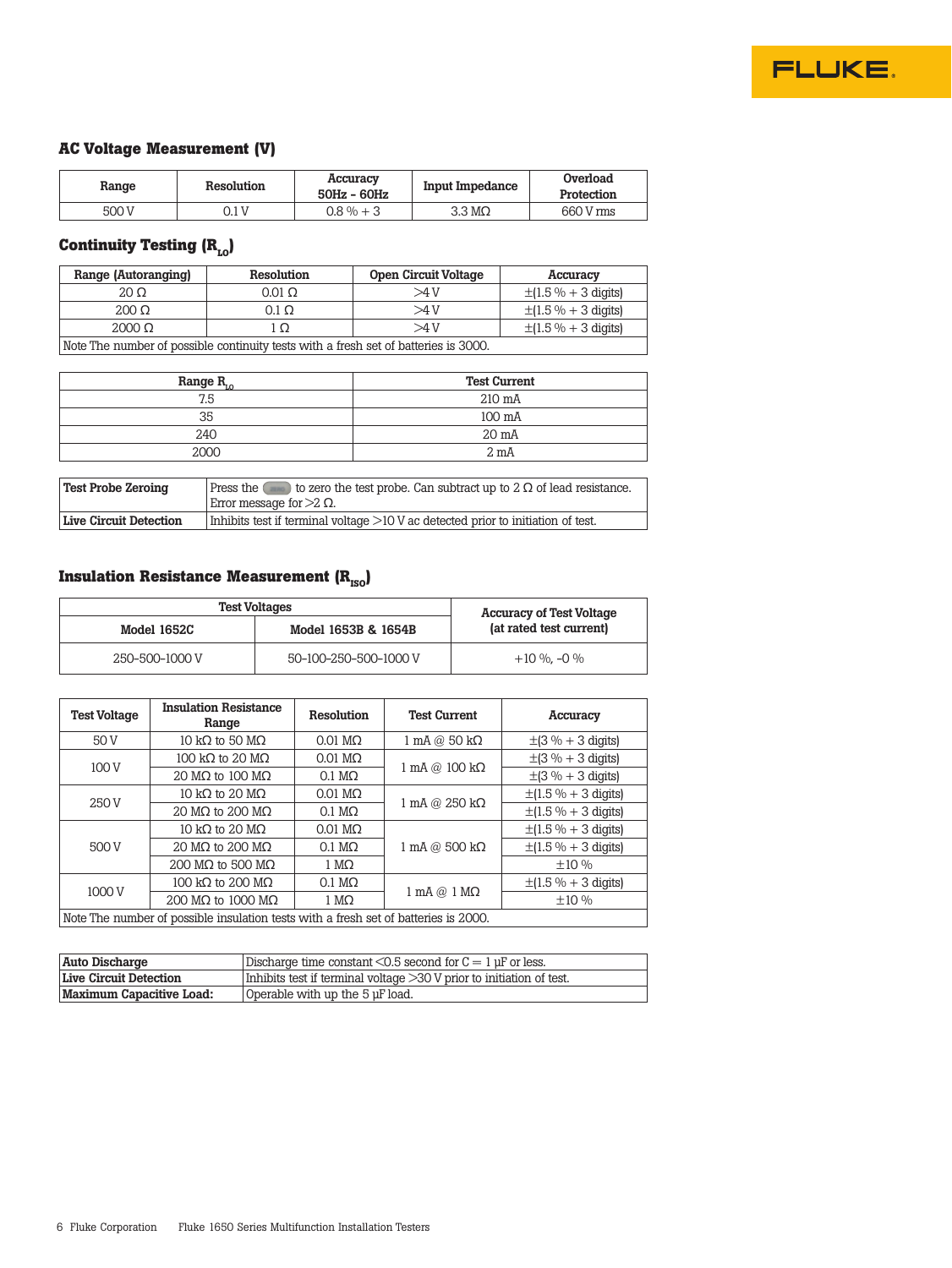

## Loop and Line Impedance (Z<sub>ı</sub>) **No Trip and Hi Current Modes RCD/FI**

| Mains Input Voltage Range                          | 100 - 500 V ac (50/60 Hz)                            |  |
|----------------------------------------------------|------------------------------------------------------|--|
| Loop Impedance: phase to earth<br>Input Connection |                                                      |  |
| (soft key selection)                               | Line impedance: phase to neutral                     |  |
| <b>Limit on Consecutive Tests</b>                  | Automatic shutdown when internal components are too  |  |
|                                                    | hot. There is also a thermal shutdown for RCD tests. |  |
| Maximum Test Current @ 400 V                       | 20 A sinusoidal for 10 ms                            |  |
| Maximum Test Current @ 230 V                       | 12 A sinusoidal for 10 ms                            |  |

| Range                     | Resolution       | Accuracy*                            |
|---------------------------|------------------|--------------------------------------|
| $\mid$ 10 $\Omega$        | $0.001$ $\Omega$ | Hi Current Ω: $\pm$ (2% + 15 digits) |
|                           |                  | No Trip mode: $\pm$ (3 % + 6 digits) |
| $120 \Omega$              | $0.01$ $\Omega$  | Hi Current mode: ±(2 % 4 digits)     |
|                           | $0.1 \Omega$     | No Trip mode: ±(3 %)                 |
| 1200 Ω                    |                  | Hi Current mode: ±(2 %)              |
| $\vert 2000 \Omega \vert$ | Ω.               | $+6\frac{0}{8}$ **                   |
| 17.7.4.1                  |                  |                                      |

Notes

\* Valid for resistance of neutral circuit <20  $\Omega$  and up to a system phase angle of 30°. Test leads must be zeroed before testing.

\*\* Valid for mains voltage >200 V.

#### Prospective Earth Fault Current Test (PSC/I<sub>K</sub>)

| <b>Computation</b>          | Prospective Earth Fault Current (PEFC/IK) or Prospective Short Circuit Current (PSC/ |                   |  |
|-----------------------------|--------------------------------------------------------------------------------------|-------------------|--|
|                             | IK) determined by dividing measured mains voltage by measured loop (L-PE)            |                   |  |
|                             | resistance or line (L-N) resistance, respectively.                                   |                   |  |
| Range                       | 0 to 10 kA or 0 to 50 kA (See Power-On Options earlier in this manual)               |                   |  |
|                             | Resolution<br>Units                                                                  |                   |  |
| <b>Resolution and Units</b> |                                                                                      |                   |  |
|                             | IK <1000 A                                                                           | 1 A               |  |
|                             | IK>1000 A                                                                            | 0.1 <sub>kA</sub> |  |

### **RCD Testing RCD Types Tested**

| RCD Type <sup>6</sup> |                     | Model 1652C | Model 1653B | Model 1654B |  |
|-----------------------|---------------------|-------------|-------------|-------------|--|
| $\overline{AC^1}$     | G <sup>2</sup>      |             |             |             |  |
| AC                    | C <sub>3</sub><br>N |             |             |             |  |
| A <sup>4</sup>        | ⌒<br>G              |             |             |             |  |
| $\mathbf{r}$          |                     |             |             |             |  |
| B <sup>5</sup>        | G                   |             |             |             |  |
|                       | N                   |             |             |             |  |
| $N \sim$              |                     |             |             |             |  |

Notes

 $^{1}$  AC – Responds to ac

- $2 G -$ General, no delay
- $^3$  S Time delay

 $4$  A – Responds to pulsed signal

<sup>5</sup> B – Responds to smooth dc

 $6$  RCD test inhibited for V > 265 ac

RCD tests permitted only if the selected current, multiplied by earthing resistance, is <50 V.

#### **Test Signals**

| <b>RCD Type</b> | <b>Test Signal Description</b>                                                                     |
|-----------------|----------------------------------------------------------------------------------------------------|
| AC              | The waveform is a sinewave starting at zero crossing, polarity determined by                       |
|                 | phase selection (0° phase starts with low to high zero crossing, 180° phase starts                 |
|                 | with high to low zero crossing). The magnitude of the test current is $I_n$ x Multiplier           |
|                 | for all tests.                                                                                     |
| A               | The waveform is a half wave rectified sinewave starting at zero, polarity                          |
|                 | determined by phase selection (0° phase starts with low to high zero crossing,                     |
|                 | 180° phase starts with high to low zero crossing). The magnitude of the test                       |
|                 | current is 2.0 x I, n (rms) x Multiplier for all tests for $I_n = 0.01$ A. The magnitude of        |
|                 | the test current is $1.4 \times I$ , n (rms) x Multiplier for all tests for all other IBn ratings. |
| B               | Smooth DC current according to EN61557-6 Annex A                                                   |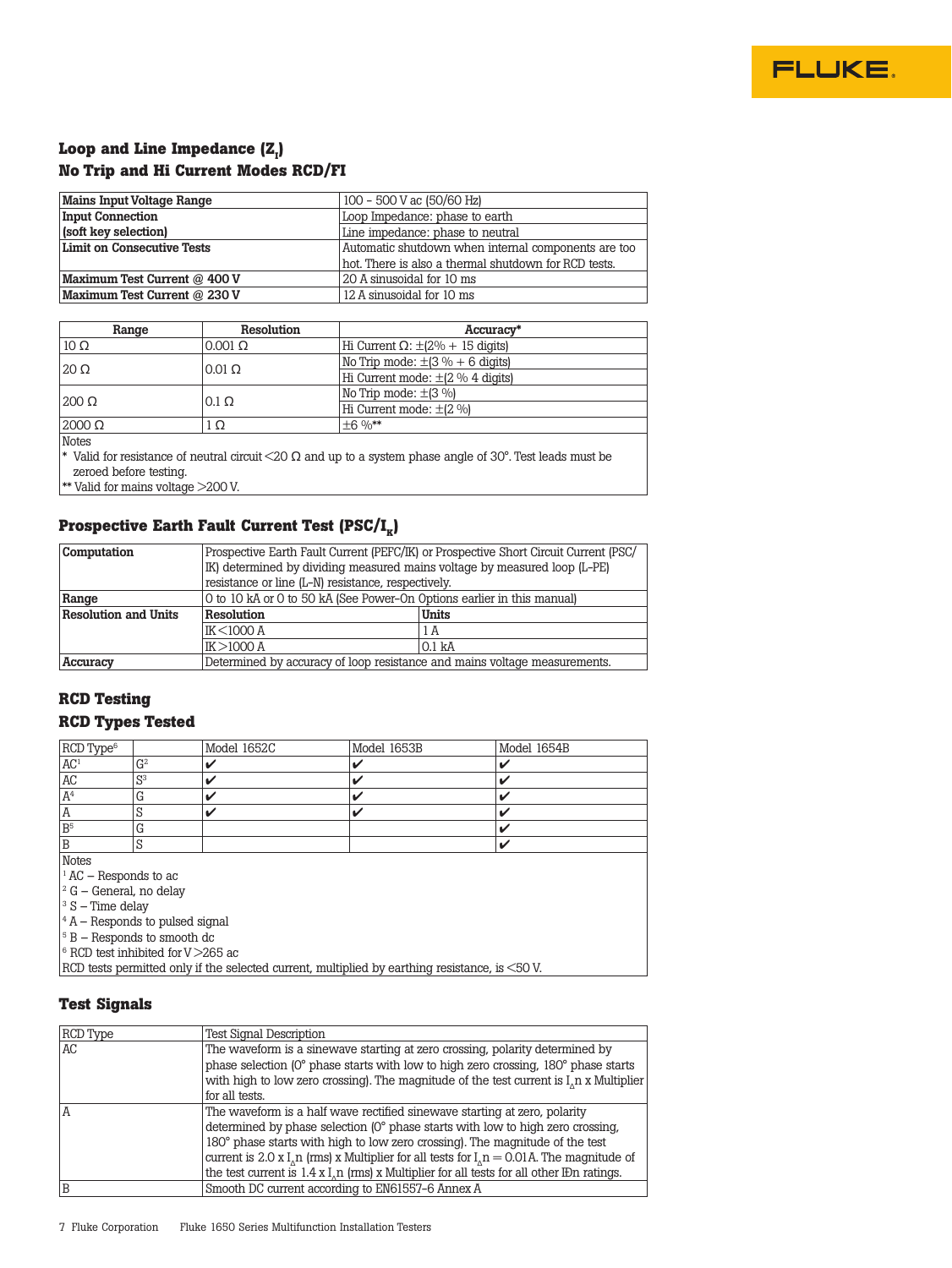

#### **Tripping Speed Test (ΔT)**

| Current Settings <sup>1</sup>  | Multiplier | <b>Current Accuracy</b>          |
|--------------------------------|------------|----------------------------------|
| 10–30–100–300–500–1000 mA -VAR | x1/2       | $+0\%$ . $-10\%$ of test current |
| 10–30–100–300–500–1000 mA -VAR | x l        | $+10\%$ . -0 %                   |
| 10–30–100 mA                   | x 5        | $+10\%$ . -0 %                   |

**Note** 

<sup>1</sup> 1000 mA type AC only. 700 mA maximum type A in VAR mode, not avilable for type B.

|                           | *RCD Type | <b>Measurement Range</b> |         |                            |
|---------------------------|-----------|--------------------------|---------|----------------------------|
| <b>Current Multiplier</b> |           | Europe                   | UK      | <b>Trip Time Accuracy</b>  |
| $x\frac{1}{2}$            | G         | 310 ms                   | 2000 ms | $\pm$ (1 % Reading + 1 ms) |
| $x\frac{1}{2}$            | S         | 510 ms                   | 2000 ms | $\pm$ (1 % Reading + 1 ms) |
| x <sub>1</sub>            | G         | 310 ms                   | 310 ms  | $\pm$ (1 % Reading + 1 ms) |
| x <sub>1</sub>            | S         | 510 ms                   | 510 ms  | $\pm$ (1 % Reading + 1 ms) |
| x 5                       | G         | 50 ms                    | 50 ms   | $\pm$ (1 % Reading + 1 ms) |
| x 5                       | S         | 160 ms                   | 160 ms  | $\pm$ (1 % Reading + 1 ms) |
| <b>Notes</b>              |           |                          |         |                            |
| *G – General, no delay    |           |                          |         |                            |
| *S – Time delay           |           |                          |         |                            |

#### **Maximum Trip Time**

The RCD  $\sqrt{s}$  symbol switches on when testing the RCD trip time if the trip time meets the following conditions.

| <b>RCD</b>                                 | ΙΔΝ             | <b>Trip Time Limits</b>   |
|--------------------------------------------|-----------------|---------------------------|
| ACG, A, B                                  | хl              | Less than 300 ms          |
| $AC, G - S$ type, $A - S$ type, $B - type$ | $\vert x \vert$ | Between 130 ms and 500 ms |
| AC G.A.B                                   | x 5             | Less than 40 ms           |
| $AC, G - S$ type, $A - S$ type, $B - type$ | 1x 5            | Between 50 ms and 150 ms  |

#### **RCD/FI-Tripping Current Measurement/Ramp Test (I<sub>** $\Delta$ **N</sub>**)

|                                                            | <b>Step Size</b>          | Dwell Time  |             | Measurement |
|------------------------------------------------------------|---------------------------|-------------|-------------|-------------|
| Current Range                                              |                           | Type G      | Type S      | Accuracy    |
| 30 % to 110 % of RCD rated current <sup>1</sup>            | 10 % of $I_{\text{av}}^2$ | 300 ms/step | 500 ms/step | $\pm$ 5 %   |
| <b>Notes</b>                                               |                           |             |             |             |
| 1 30 % to 150 % for Type A $I_{\text{av}} > 10 \text{ mA}$ |                           |             |             |             |
| 30 % to 210 % for Type A $I_{\text{av}} = 10 \text{ mA}$   |                           |             |             |             |
| 20 % to 210 % for Type B                                   |                           |             |             |             |
| Specified trip current ranges (EN 61008-1):                |                           |             |             |             |
| 50 % to 100 % for Type AC                                  |                           |             |             |             |
| 35 % to 140 % for Type A (>10 mA)                          |                           |             |             |             |
| 35 % to 200 % for Type A $(\leq 10 \text{ mA})$            |                           |             |             |             |
| 50 % to 200 % for Type B                                   |                           |             |             |             |
| 2 5% for Type B                                            |                           |             |             |             |

## **Earth Resistance Test (R<sub>E</sub>)**

Model 1653B & 1654B Only. This product is intended to be used to measure installations in process plants, industrial installations, and residential applications.

| Range                                             | Resolution                                                                       | Accuracy                          |  |
|---------------------------------------------------|----------------------------------------------------------------------------------|-----------------------------------|--|
| $200 \Omega$                                      | $0.1 \Omega$                                                                     | $\pm (2\% + 5 \text{ digits})$    |  |
| $2000 \Omega$                                     | $1\Omega$                                                                        | $\pm (3.5\% + 10 \text{ digits})$ |  |
|                                                   |                                                                                  |                                   |  |
| Range: $R_{\rm E}$ + $R_{\rm PROBE}$ <sup>1</sup> | <b>Test Current</b>                                                              |                                   |  |
| $2200 \Omega$                                     | 3.5 <sub>mA</sub>                                                                |                                   |  |
| $16000 \Omega$                                    | 500 µA                                                                           |                                   |  |
| $52000 \Omega$                                    | 150 µA                                                                           |                                   |  |
| <b>Note</b>                                       |                                                                                  |                                   |  |
| <sup>1</sup> Without external voltages            |                                                                                  |                                   |  |
|                                                   |                                                                                  |                                   |  |
| Frequency                                         | <b>Output Voltage</b>                                                            |                                   |  |
| 128 Hz                                            | 25 <sub>V</sub>                                                                  |                                   |  |
|                                                   |                                                                                  |                                   |  |
| <b>Live Circuit Detection</b>                     | Inhibits test if terminal voltage $>10$ V ac is detected prior to start of test. |                                   |  |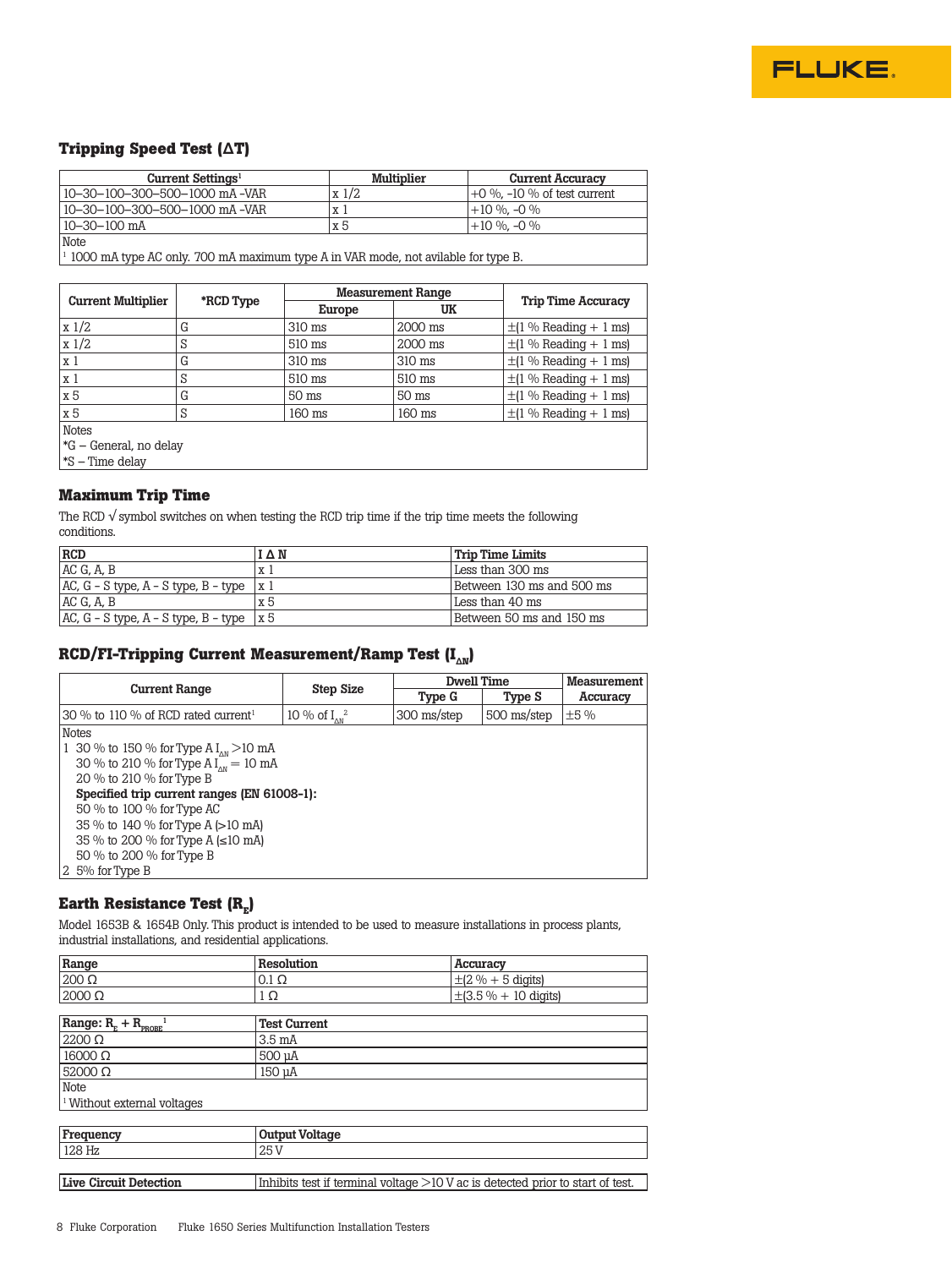

#### **Phase Sequence Indication**

| Icon                                      | icon Phase Sequence indicator is active.              |
|-------------------------------------------|-------------------------------------------------------|
| Display of Phase Sequence                 | Displays "1-2-3" in digital display field for correct |
|                                           | sequence. Displays "3-2-1" for incorrect phase.       |
|                                           | Dashes in place of a number indicate a valid          |
|                                           | determination could not be made.                      |
| Mains Input Voltage Range (phase-tophase) | 100 to 500 V                                          |

#### **Mains Wiring Test**

Icons (গ্ৰু ১, ওঁ ০ ১, ৩,০ ০) indicate if L-PE or L-N terminals are reversed. Instrument operation is inhibited and an error code is generated if the input voltage is not between 100 V and 500 V. The UK Loop and RCD tests are inhibited if the L-PE or the L-N terminals are reversed.

#### **Operating Ranges and Uncertainties per EN 61557**

| <b>Function</b>                              | Display Range                                                              | EN 61557<br>Measurement<br>Range Operating<br>Uncertainty                                                                                             | <b>Nominal Values</b>                                                                       |
|----------------------------------------------|----------------------------------------------------------------------------|-------------------------------------------------------------------------------------------------------------------------------------------------------|---------------------------------------------------------------------------------------------|
| V<br>EN 61557-1                              | $0.0 V$ ac $- 500 V$ ac                                                    | $50V$ ac $-500V$<br>$ac \pm (2\% + 2 \text{ dgt})$                                                                                                    | $U_{N} = 230/400$ V ac<br>$f = 50/60$ Hz                                                    |
| $R_{I,0}$<br>EN 61557-4                      | $0.00 \Omega - 2000 \Omega$                                                | $0.2 \Omega - 2000 \Omega$<br>$\pm(10\% + 2\text{ dgt})$                                                                                              | 4.0 V dc < U0 < 24 V dc<br>$R_{\text{L}} \leq 2.00 \Omega I_{\text{N}} \geq 200 \text{ mA}$ |
| $R_{\rm iso}$ EN 61557-2                     | $0.00 \text{ M}\Omega - 1000 \text{ M}\Omega$                              | $1 \text{ M}\Omega - 200 \text{ M}\Omega$<br>$\pm(10\% + 2\text{ dgt})$<br>$200 \text{ M}\Omega - 1000 \text{ M}\Omega$<br>$\pm(15\% + 2\text{ dgt})$ | $U_{N}$ = 50 / 100 / 250 / 500 /<br>1000 V dc<br>$I_{\rm M} = 1.0 \text{ mA}$               |
| Z, EN 61557-3                                | Z, (No Trip)<br>$0.00 \Omega - 2000 \Omega$                                | $0.4 \Omega - 2000 \Omega$<br>$\pm(15\% + 6\text{ dgt})$                                                                                              | $U_{N} = 230/400$ V ac<br>$f = 50/60$ Hz                                                    |
|                                              | Z. (Hi Current)<br>$0.00 \Omega - 2000 \Omega$                             | $0.2$ Q – 200 Q<br>$\pm(10\% + 4\text{ dgt})$                                                                                                         | $I_{\rm g} = 0$ A - 10.0 kA                                                                 |
|                                              | Z, (Hi Current, Hi Res)<br>$0 \text{ m}\Omega$ - 9999 m $\Omega$           | $100 \text{ m}\Omega - 9999 \text{ m}\Omega$<br>$\pm (8\% + 20\,\text{dgt})$                                                                          |                                                                                             |
|                                              | $R_{\rm g}$<br>$0.00 \Omega - 2000 \Omega$                                 | $10 \Omega - 1000 \Omega$<br>$\pm(10\% + 2\text{ dgt})$                                                                                               |                                                                                             |
|                                              | T <sub>0.0</sub> ms $-$ 2000 ms                                            | $25 \text{ ms} - 2000 \text{ ms}$<br>$\pm(10\% + 1\,dy)$                                                                                              | $_{\Delta T}$ = 10 / 30 / 100 / 300 / 500 /<br>1000 / VAR mA                                |
| $_{\Delta}$ T, I <sub>an</sub><br>EN 61557-6 | $I_{\Delta N}$<br>$3 \text{ mA} - 550 \text{ mA}$<br>$(VAR 3 mA - 700 mA)$ | 3 mA - 550 mA<br>$\pm(10\% + 1\mathrm{d}qt)$                                                                                                          | $I_{\text{av}}$ = 10 / 30 / 100 / 300 /<br>500 / VAR mA                                     |
| $R_{\rm e}$<br>EN 61557-5                    | $0.0 \Omega - 2000 \Omega$                                                 | $10 \Omega - 2000 \Omega$<br>$\pm(10\% + 2\text{ dgt})$                                                                                               | $f = 128$ Hz                                                                                |
| Phase<br>EN 61557-7                          |                                                                            |                                                                                                                                                       | 1:2:3                                                                                       |